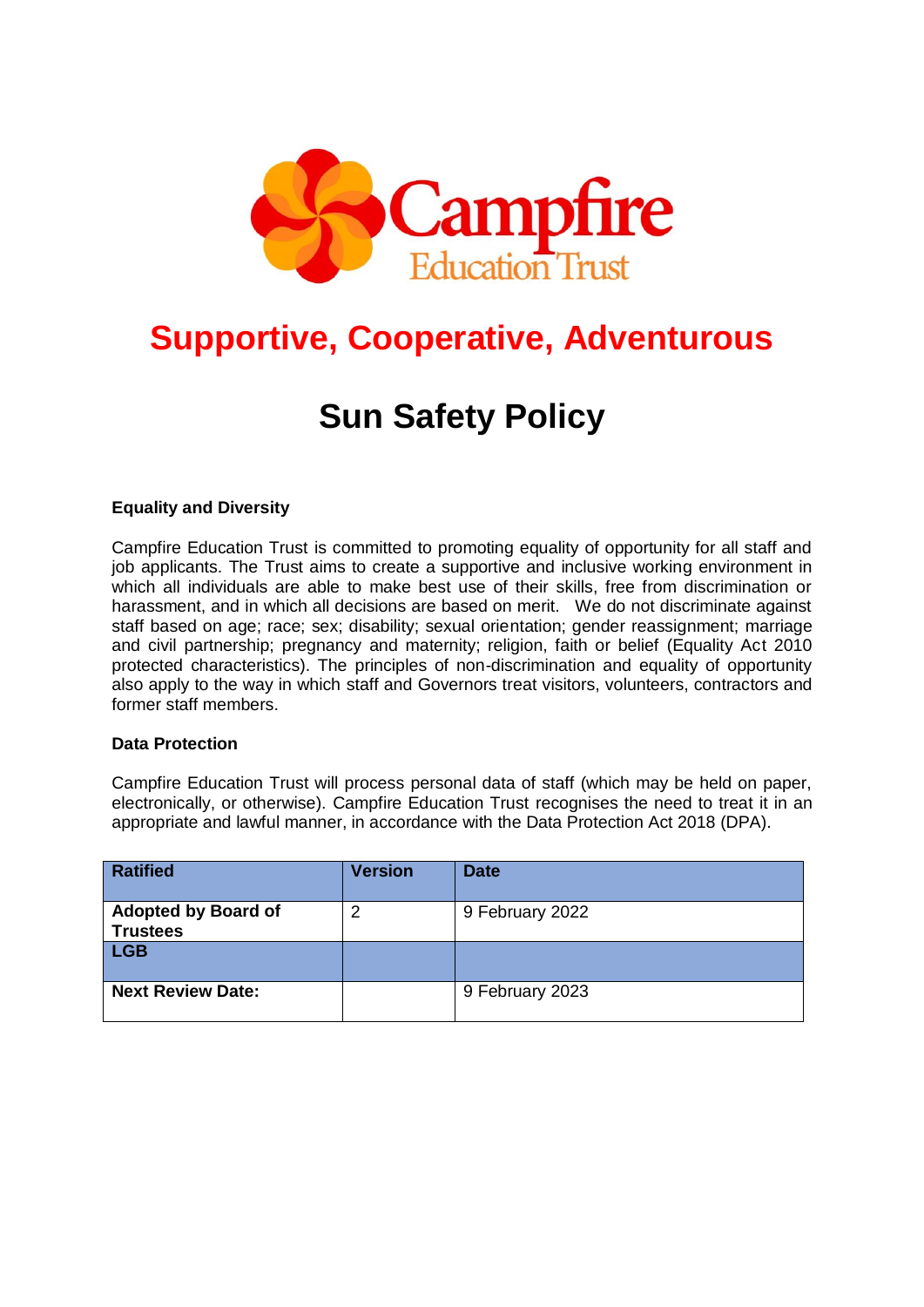# **Sun Safety Policy**

### Aims

The aim of this sun safety policy is to protect children from skin damage caused by the effects of ultraviolet radiation from the sun. The success of this health promotion programme will be greater when an integrated whole school approach is adopted. The main elements of this policy are:

- Protection providing an environment that enables pupils to stay safe in the sun.
- Education learning about sun safety to increase knowledge and influence behaviour.
- Partnership working with parents/carers, governors and the wider community to reinforce awareness about sun safety and promote a healthy school.

Campfire Education Trust believes in sun safety. We believe it is important for children to remain safe and are protected from skin damage caused by the harmful ultra-violet rays in sunlight. As part of the Sun Safety Policy, our schools will:

- educate children throughout the curriculum about the causes of skin cancer and how to protect their skin.
- encourage children to wear clothes that provide good sun protection.
- hold outdoor activities in areas of shade whenever possible, and encourage children to use shady areas during breaks, lunch-hours, sports and trips. Sunbathing is discouraged.
- work towards increasing the provision of adequate shade for everybody.
- make sure the Sun Safety Policy is working. We will regularly monitor our curriculum, assess shade provision, and review the sun safety behaviour of our young people and staff (use of hats, sun cream and shade etc).

### Suggestions to help cope with hot weather

- Pupils to wear hats when outside during PE, break times and lunchtimes.
- Pupils **MUST** wear sun cream which must be applied **BEFORE** coming to school.
- Pupils can wear sunglasses if parents/carers write to the academy to confirm that there is a medical reason to wear them.
- If a member of staff considers any pupil is at increased risk, i.e., not having a hat or sun cream then they may keep that pupil indoors.
- Teachers should make a judgement as to the temperature of classrooms and make internal arrangements to teach in cooler areas where possible.
- Teachers should encourage pupils to drink water and ensure there are regular breaks for them to do so. Parents/carers must ensure that their children arrive at school with a water bottle filled with fresh water.
- Where possible, all doors and windows should be opened to provide a through breeze & classroom blinds should be drawn.
- PE lessons should be carefully planned to avoid sun exposure, unnecessary exertion and dehydration. In extreme weather, outdoor PE lessons should not last for more than 20 minutes when children should then be brought indoors, given time to rest and drink water.
- Annual Sports' Day will be determined by the preceding days' climate. Again, children spectating should not do so for more than 20 minutes at a time.

In rare cases, extreme heat can cause heatstroke. Symptoms to look out for are; cramp in arms, legs or stomach, feeling of mild confusion or weakness.

If anyone has these symptoms, they should rest for several hours, keep cool and drink water or fruit juice.